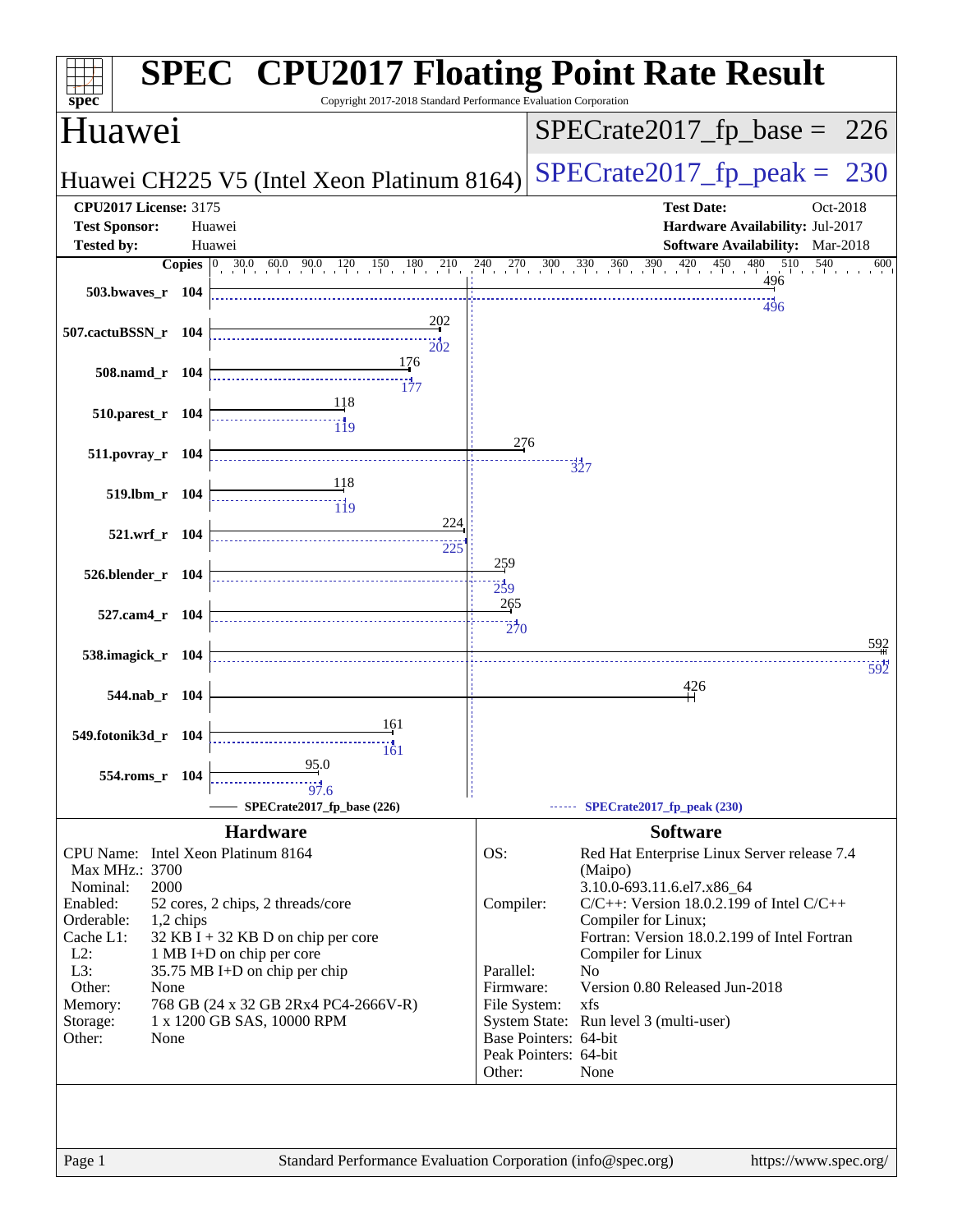| <b>SPEC CPU2017 Floating Point Rate Result</b>                              |                                                                 |                |       |                |              |                |       |               |                |              |                   |              |                                        |              |
|-----------------------------------------------------------------------------|-----------------------------------------------------------------|----------------|-------|----------------|--------------|----------------|-------|---------------|----------------|--------------|-------------------|--------------|----------------------------------------|--------------|
| spec <sup>®</sup>                                                           | Copyright 2017-2018 Standard Performance Evaluation Corporation |                |       |                |              |                |       |               |                |              |                   |              |                                        |              |
| Huawei                                                                      |                                                                 |                |       |                |              |                |       |               |                |              |                   |              | $SPECTate2017_fp\_base = 226$          |              |
| $SPECTate2017$ _fp_peak = 230<br>Huawei CH225 V5 (Intel Xeon Platinum 8164) |                                                                 |                |       |                |              |                |       |               |                |              |                   |              |                                        |              |
| <b>CPU2017 License: 3175</b>                                                |                                                                 |                |       |                |              |                |       |               |                |              | <b>Test Date:</b> |              | Oct-2018                               |              |
| <b>Test Sponsor:</b>                                                        | Huawei                                                          |                |       |                |              |                |       |               |                |              |                   |              | Hardware Availability: Jul-2017        |              |
| <b>Tested by:</b>                                                           | Huawei                                                          |                |       |                |              |                |       |               |                |              |                   |              | <b>Software Availability:</b> Mar-2018 |              |
| <b>Results Table</b>                                                        |                                                                 |                |       |                |              |                |       |               |                |              |                   |              |                                        |              |
|                                                                             |                                                                 |                |       | <b>Base</b>    |              |                |       |               |                |              | <b>Peak</b>       |              |                                        |              |
| <b>Benchmark</b>                                                            | <b>Copies</b>                                                   | <b>Seconds</b> | Ratio | <b>Seconds</b> | <b>Ratio</b> | <b>Seconds</b> | Ratio | <b>Copies</b> | <b>Seconds</b> | <b>Ratio</b> | <b>Seconds</b>    | <b>Ratio</b> | <b>Seconds</b>                         | <b>Ratio</b> |
| 503.bwaves r                                                                | 104                                                             | 2104           | 496   | 2104           | 496          | 2103           | 496   | 104           | 2104           | 496          | 2104              | 496          | 2104                                   | 496          |
| 507.cactuBSSN r                                                             | 104                                                             | 650            | 203   | 653            | 202          | 651            | 202   | 104           | 650            | 202          | 652               | 202          | 652                                    | 202          |
| 508.namd r                                                                  | 104                                                             | 561            | 176   | 566            | 174          | 563            | 176   | 104           | 557            | 177          | 556               | 178          | 558                                    | 177          |
| 510.parest_r                                                                | 104                                                             | 2292           | 119   | 2304           | 118          | 2302           | 118   | 104           | 2291           | 119          | 2307              | 118          | 2292                                   | <b>119</b>   |
| 511.povray_r                                                                | 104                                                             | 878            | 276   | 879            | 276          | 882            | 275   | 104           | 743            | 327          | 755               | 322          | 744                                    | 327          |
| 519.lbm r                                                                   | 104                                                             | 929            | 118   | 929            | 118          | 929            | 118   | 104           | 922            | 119          | 920               | 119          | 922                                    | <b>119</b>   |
| 521.wrf r                                                                   | 104                                                             | 1046           | 223   | 1041           | 224          | 1042           | 224   | 104           | 1037           | 225          | 1039              | 224          | 1036                                   | 225          |
| 526.blender r                                                               | 104                                                             | 612            | 259   | 611            | 259          | 611            | 259   | 104           | 612            | 259          | 612               | 259          | 613                                    | 259          |
| 527.cam4 r                                                                  | 104                                                             | 687            | 265   | 688            | 265          | 688            | 264   | 104           | 675            | 270          | 674               | 270          | 675                                    | 269          |
| 538.imagick_r                                                               | 104                                                             | 437            | 592   | 439            | 589          | 436            | 594   | 104           | 437            | 592          | 434               | 596          | 437                                    | 592          |
| 544.nab_r                                                                   | 104                                                             | 411            | 426   | 411            | 426          | 417            | 420   | 104           | 411            | 426          | 411               | 426          | 417                                    | 420          |
| 549.fotonik3d r                                                             | 104                                                             | 2514           | 161   | 2527           | 160          | 2517           | 161   | 104           | 2530           | 160          | 2509              | 162          | 2513                                   | <b>161</b>   |
| $554$ .roms r                                                               | 104                                                             | 1740           | 95.0  | 1730           | 95.5         | 1740           | 95.0  | 104           | 1693           | 97.6         | 1689              | 97.8         | 1692                                   | 97.6         |
|                                                                             | $SPECrate2017$ fp base =<br>226                                 |                |       |                |              |                |       |               |                |              |                   |              |                                        |              |

**[SPECrate2017\\_fp\\_peak =](http://www.spec.org/auto/cpu2017/Docs/result-fields.html#SPECrate2017fppeak) 230**

Results appear in the [order in which they were run.](http://www.spec.org/auto/cpu2017/Docs/result-fields.html#RunOrder) Bold underlined text [indicates a median measurement.](http://www.spec.org/auto/cpu2017/Docs/result-fields.html#Median)

#### **[Submit Notes](http://www.spec.org/auto/cpu2017/Docs/result-fields.html#SubmitNotes)**

 The numactl mechanism was used to bind copies to processors. The config file option 'submit' was used to generate numactl commands to bind each copy to a specific processor. For details, please see the config file.

#### **[Operating System Notes](http://www.spec.org/auto/cpu2017/Docs/result-fields.html#OperatingSystemNotes)**

Stack size set to unlimited using "ulimit -s unlimited"

#### **[General Notes](http://www.spec.org/auto/cpu2017/Docs/result-fields.html#GeneralNotes)**

Environment variables set by runcpu before the start of the run: LD\_LIBRARY\_PATH = "/spec2017/lib/ia32:/spec2017/lib/intel64:/spec2017/je5.0.1-32:/spec2017/je5.0.1-64" Binaries compiled on a system with 1x Intel Core i7-6700K CPU + 32GB RAM memory using Redhat Enterprise Linux 7.5 Transparent Huge Pages enabled by default Prior to runcpu invocation Filesystem page cache synced and cleared with: sync; echo 3> /proc/sys/vm/drop\_caches

runcpu command invoked through numactl i.e.:

numactl --interleave=all runcpu <etc>

 Yes: The test sponsor attests, as of date of publication, that CVE-2017-5754 (Meltdown) is mitigated in the system as tested and documented.

**(Continued on next page)**

| Page 2 | Standard Performance Evaluation Corporation (info@spec.org) | https://www.spec.org/ |
|--------|-------------------------------------------------------------|-----------------------|
|        |                                                             |                       |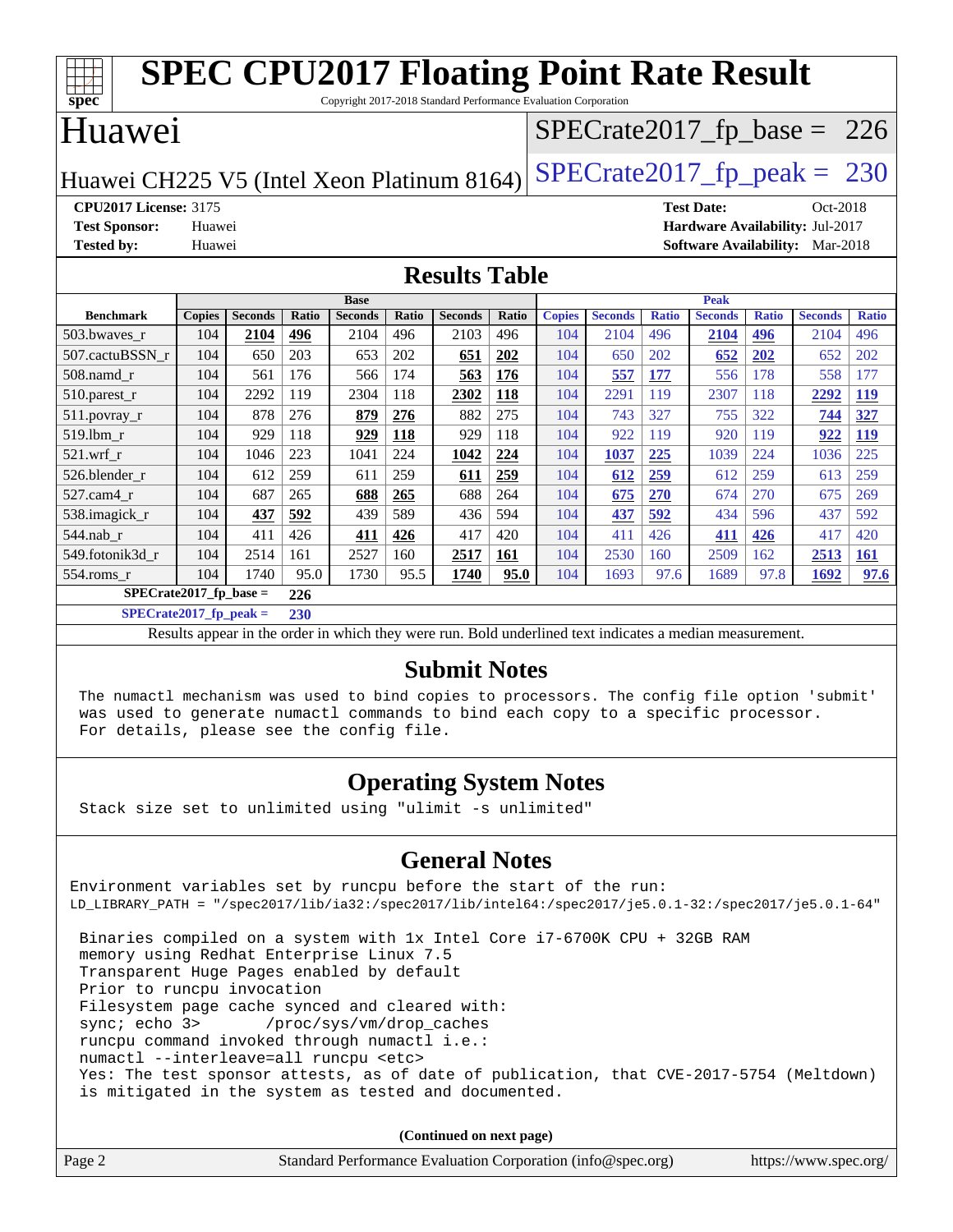| $spec^*$                                                                                         |                                                                                                                                                     | <b>SPEC CPU2017 Floating Point Rate Result</b><br>Copyright 2017-2018 Standard Performance Evaluation Corporation                                                                                                                                                                                                                                                                                          |                               |                                                                                                |                       |  |
|--------------------------------------------------------------------------------------------------|-----------------------------------------------------------------------------------------------------------------------------------------------------|------------------------------------------------------------------------------------------------------------------------------------------------------------------------------------------------------------------------------------------------------------------------------------------------------------------------------------------------------------------------------------------------------------|-------------------------------|------------------------------------------------------------------------------------------------|-----------------------|--|
| Huawei                                                                                           |                                                                                                                                                     |                                                                                                                                                                                                                                                                                                                                                                                                            | $SPECrate2017_fp\_base = 226$ |                                                                                                |                       |  |
|                                                                                                  |                                                                                                                                                     | Huawei CH225 V5 (Intel Xeon Platinum 8164)                                                                                                                                                                                                                                                                                                                                                                 | $SPECTate2017$ fp peak = 230  |                                                                                                |                       |  |
| <b>CPU2017 License: 3175</b><br><b>Test Sponsor:</b><br><b>Tested by:</b>                        | Huawei<br>Huawei                                                                                                                                    |                                                                                                                                                                                                                                                                                                                                                                                                            |                               | <b>Test Date:</b><br>Hardware Availability: Jul-2017<br><b>Software Availability:</b> Mar-2018 | Oct-2018              |  |
|                                                                                                  |                                                                                                                                                     | <b>General Notes (Continued)</b>                                                                                                                                                                                                                                                                                                                                                                           |                               |                                                                                                |                       |  |
|                                                                                                  |                                                                                                                                                     | Yes: The test sponsor attests, as of date of publication, that CVE-2017-5753 (Spectre variant 1)<br>is mitigated in the system as tested and documented.<br>Yes: The test sponsor attests, as of date of publication, that CVE-2017-5715 (Spectre variant 2)<br>is mitigated in the system as tested and documented.                                                                                       |                               |                                                                                                |                       |  |
|                                                                                                  |                                                                                                                                                     | <b>Platform Notes</b>                                                                                                                                                                                                                                                                                                                                                                                      |                               |                                                                                                |                       |  |
| BIOS configuration:<br>SNC Set to Enabled                                                        | Power Policy Set to Performance<br>IMC Interleaving Set to 1-way Interleave<br>XPT Prefetch Set to Enabled<br>Sysinfo program /spec2017/bin/sysinfo | Rev: r5797 of 2017-06-14 96c45e4568ad54c135fd618bcc091c0f<br>running on localhost.localdomain Wed Oct 10 03:49:19 2018                                                                                                                                                                                                                                                                                     |                               |                                                                                                |                       |  |
|                                                                                                  | For more information on this section, see                                                                                                           | SUT (System Under Test) info as seen by some common utilities.<br>https://www.spec.org/cpu2017/Docs/config.html#sysinfo                                                                                                                                                                                                                                                                                    |                               |                                                                                                |                       |  |
| From /proc/cpuinfo<br>2<br>29                                                                    | "physical id"s (chips)<br>104 "processors"<br>cpu cores $: 26$<br>siblings : 52                                                                     | model name: $Intel(R)$ Xeon $(R)$ Platinum 8164 CPU @ 2.00GHz<br>cores, siblings (Caution: counting these is hw and system dependent. The following<br>excerpts from /proc/cpuinfo might not be reliable. Use with caution.)<br>physical 0: cores 0 1 2 3 4 5 6 8 9 10 11 12 13 16 17 18 19 20 21 22 24 25 26 27 28<br>physical 1: cores 0 1 2 3 4 5 6 8 9 10 11 12 13 16 17 18 19 20 21 22 24 25 26 27 28 |                               |                                                                                                |                       |  |
| 29<br>From 1scpu:<br>Byte Order:<br>CPU(s):<br>Socket(s):<br>Vendor ID:<br>CPU family:<br>Model: | Architecture:<br>$CPU$ op-mode( $s$ ):<br>On-line $CPU(s)$ list:<br>Thread(s) per core:<br>Core(s) per socket:<br>NUMA node(s):                     | x86_64<br>$32$ -bit, $64$ -bit<br>Little Endian<br>104<br>$0 - 103$<br>2<br>26<br>$\overline{a}$<br>4<br>GenuineIntel<br>6<br>85                                                                                                                                                                                                                                                                           |                               |                                                                                                |                       |  |
|                                                                                                  |                                                                                                                                                     | (Continued on next page)                                                                                                                                                                                                                                                                                                                                                                                   |                               |                                                                                                |                       |  |
| Page 3                                                                                           |                                                                                                                                                     | Standard Performance Evaluation Corporation (info@spec.org)                                                                                                                                                                                                                                                                                                                                                |                               |                                                                                                | https://www.spec.org/ |  |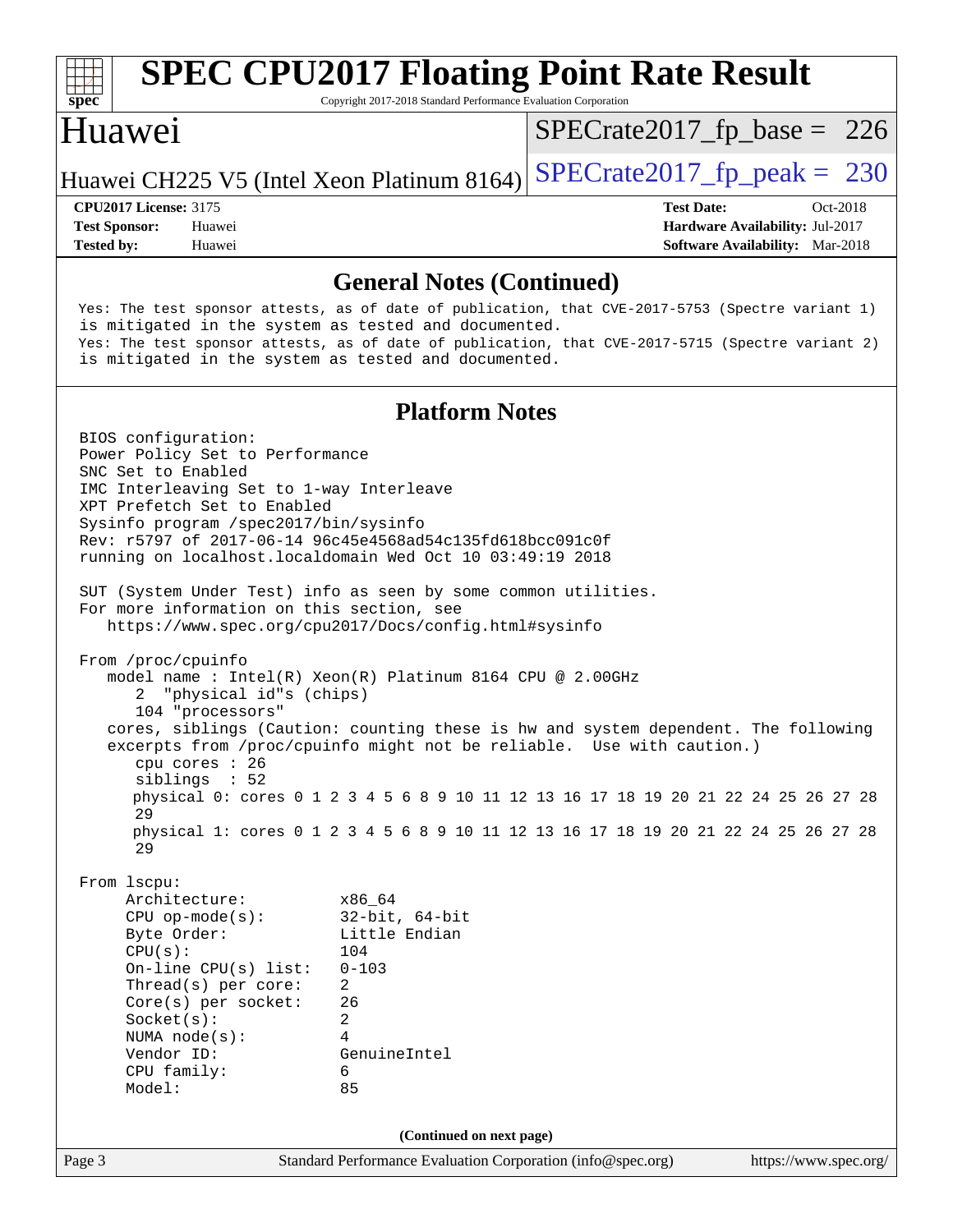

# **[SPEC CPU2017 Floating Point Rate Result](http://www.spec.org/auto/cpu2017/Docs/result-fields.html#SPECCPU2017FloatingPointRateResult)**

Copyright 2017-2018 Standard Performance Evaluation Corporation

### Huawei

[SPECrate2017\\_fp\\_base =](http://www.spec.org/auto/cpu2017/Docs/result-fields.html#SPECrate2017fpbase) 226

Huawei CH225 V5 (Intel Xeon Platinum 8164) [SPECrate2017\\_fp\\_peak =](http://www.spec.org/auto/cpu2017/Docs/result-fields.html#SPECrate2017fppeak)  $230$ 

**[Tested by:](http://www.spec.org/auto/cpu2017/Docs/result-fields.html#Testedby)** Huawei **[Software Availability:](http://www.spec.org/auto/cpu2017/Docs/result-fields.html#SoftwareAvailability)** Mar-2018

**[CPU2017 License:](http://www.spec.org/auto/cpu2017/Docs/result-fields.html#CPU2017License)** 3175 **[Test Date:](http://www.spec.org/auto/cpu2017/Docs/result-fields.html#TestDate)** Oct-2018 **[Test Sponsor:](http://www.spec.org/auto/cpu2017/Docs/result-fields.html#TestSponsor)** Huawei **[Hardware Availability:](http://www.spec.org/auto/cpu2017/Docs/result-fields.html#HardwareAvailability)** Jul-2017

#### **[Platform Notes \(Continued\)](http://www.spec.org/auto/cpu2017/Docs/result-fields.html#PlatformNotes)**

|                                                   | 1 iailyi III 1 vyits (Comunata)                                                                                                                                         |
|---------------------------------------------------|-------------------------------------------------------------------------------------------------------------------------------------------------------------------------|
| Model name:                                       | $Intel(R)$ Xeon $(R)$ Platinum 8164 CPU @ 2.00GHz                                                                                                                       |
| Stepping:                                         | 4                                                                                                                                                                       |
| CPU MHz:                                          | 2000.000                                                                                                                                                                |
| BogoMIPS:                                         | 4000.00                                                                                                                                                                 |
| Virtualization:                                   | $VT - x$                                                                                                                                                                |
| Lld cache:                                        | 32K                                                                                                                                                                     |
| Lli cache:                                        | 32K                                                                                                                                                                     |
| $L2$ cache:                                       | 1024K                                                                                                                                                                   |
| $L3$ cache:                                       | 36608K                                                                                                                                                                  |
| NUMA node0 CPU(s):                                | $0-3, 7-9, 13-15, 20-22, 52-55, 59-61, 65-67, 72-74$                                                                                                                    |
| NUMA nodel CPU(s):                                | $4-6$ , 10-12, 16-19, 23-25, 56-58, 62-64, 68-71, 75-77                                                                                                                 |
| NUMA node2 CPU(s):                                | 26-29, 33-35, 39-41, 46-48, 78-81, 85-87, 91-93, 98-100                                                                                                                 |
| NUMA node3 CPU(s):                                | 30-32, 36-38, 42-45, 49-51, 82-84, 88-90, 94-97, 101-103                                                                                                                |
| Flags:                                            | fpu vme de pse tsc msr pae mce cx8 apic sep mtrr pge mca cmov                                                                                                           |
|                                                   | pat pse36 clflush dts acpi mmx fxsr sse sse2 ss ht tm pbe syscall nx pdpelgb rdtscp                                                                                     |
|                                                   | lm constant_tsc art arch_perfmon pebs bts rep_good nopl xtopology nonstop_tsc                                                                                           |
|                                                   | aperfmperf eagerfpu pni pclmulqdq dtes64 ds_cpl vmx smx est tm2 ssse3 fma cx16 xtpr<br>pdcm pcid dca sse4_1 sse4_2 x2apic movbe popcnt tsc_deadline_timer aes xsave avx |
|                                                   | f16c rdrand lahf_lm abm 3dnowprefetch epb cat_13 cdp_13 invpcid_single intel_pt                                                                                         |
|                                                   | spec_ctrl ibpb_support tpr_shadow vnmi flexpriority ept vpid fsgsbase tsc_adjust                                                                                        |
|                                                   | bmil hle avx2 smep bmi2 erms invpcid rtm cqm mpx rdt_a avx512f avx512dq rdseed adx                                                                                      |
|                                                   | smap clflushopt clwb avx512cd avx512bw avx512vl xsaveopt xsavec xgetbvl cqm_llc                                                                                         |
|                                                   | cqm_occup_llc cqm_mbm_total cqm_mbm_local dtherm ida arat pln pts                                                                                                       |
|                                                   |                                                                                                                                                                         |
| /proc/cpuinfo cache data<br>cache size : 36608 KB |                                                                                                                                                                         |
|                                                   |                                                                                                                                                                         |
|                                                   | From numactl --hardware WARNING: a numactl 'node' might or might not correspond to a                                                                                    |
| physical chip.                                    |                                                                                                                                                                         |
| $available: 4 nodes (0-3)$                        | node 0 cpus: 0 1 2 3 7 8 9 13 14 15 20 21 22 52 53 54 55 59 60 61 65 66 67 72 73 74                                                                                     |
| node 0 size: 194741 MB                            |                                                                                                                                                                         |
| node 0 free: 176141 MB                            |                                                                                                                                                                         |
|                                                   | node 1 cpus: 4 5 6 10 11 12 16 17 18 19 23 24 25 56 57 58 62 63 64 68 69 70 71 75 76 77                                                                                 |
| node 1 size: 196608 MB                            |                                                                                                                                                                         |
| node 1 free: 181604 MB                            |                                                                                                                                                                         |
|                                                   | node 2 cpus: 26 27 28 29 33 34 35 39 40 41 46 47 48 78 79 80 81 85 86 87 91 92 93 98 99                                                                                 |
| 100                                               |                                                                                                                                                                         |
| node 2 size: 196608 MB                            |                                                                                                                                                                         |
| node 2 free: 178105 MB                            |                                                                                                                                                                         |
|                                                   | node 3 cpus: 30 31 32 36 37 38 42 43 44 45 49 50 51 82 83 84 88 89 90 94 95 96 97 101                                                                                   |
| 102 103                                           |                                                                                                                                                                         |
| node 3 size: 196608 MB                            |                                                                                                                                                                         |
| node 3 free: 181680 MB                            |                                                                                                                                                                         |
| node distances:                                   |                                                                                                                                                                         |
| node<br>$\mathsf{O}$<br>$\mathbf{1}$<br>2<br>3    |                                                                                                                                                                         |
| 11<br>0:<br>10<br>21<br>21                        |                                                                                                                                                                         |
|                                                   |                                                                                                                                                                         |
|                                                   | (Continued on next page)                                                                                                                                                |
|                                                   |                                                                                                                                                                         |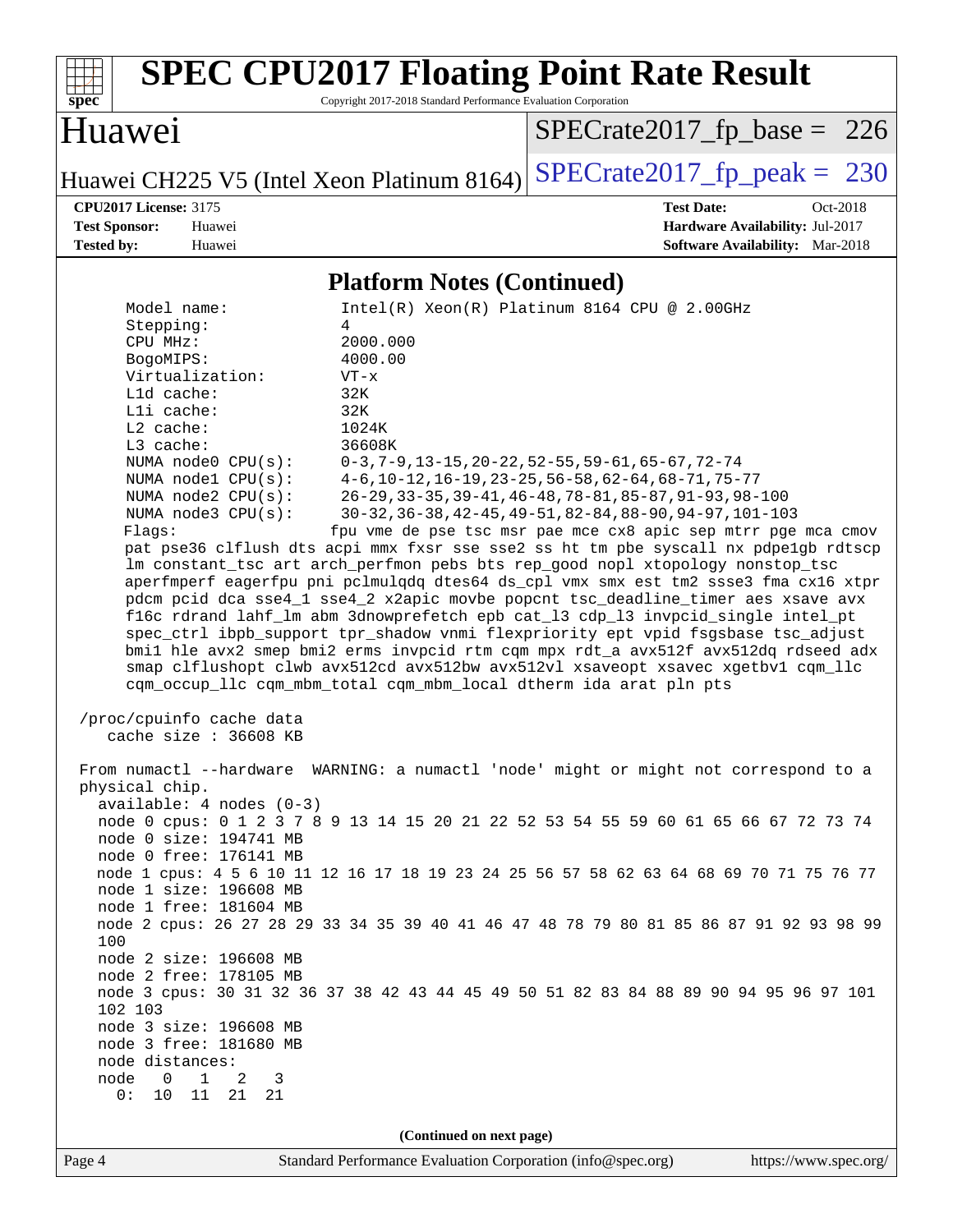| <b>SPEC CPU2017 Floating Point Rate Result</b><br>Copyright 2017-2018 Standard Performance Evaluation Corporation<br>$spec^*$                                                                                                                                                                                                                                                                                                                                                                                                                                                                                                                                                                                                                                                                                                                                                                                                                                                                                                                                                                                                                                                                                                                                                                       |                                                                                                            |
|-----------------------------------------------------------------------------------------------------------------------------------------------------------------------------------------------------------------------------------------------------------------------------------------------------------------------------------------------------------------------------------------------------------------------------------------------------------------------------------------------------------------------------------------------------------------------------------------------------------------------------------------------------------------------------------------------------------------------------------------------------------------------------------------------------------------------------------------------------------------------------------------------------------------------------------------------------------------------------------------------------------------------------------------------------------------------------------------------------------------------------------------------------------------------------------------------------------------------------------------------------------------------------------------------------|------------------------------------------------------------------------------------------------------------|
| Huawei                                                                                                                                                                                                                                                                                                                                                                                                                                                                                                                                                                                                                                                                                                                                                                                                                                                                                                                                                                                                                                                                                                                                                                                                                                                                                              | $SPECrate2017_fp\_base = 226$                                                                              |
| Huawei CH225 V5 (Intel Xeon Platinum 8164)                                                                                                                                                                                                                                                                                                                                                                                                                                                                                                                                                                                                                                                                                                                                                                                                                                                                                                                                                                                                                                                                                                                                                                                                                                                          | $SPECTate2017$ _fp_peak = 230                                                                              |
| <b>CPU2017 License: 3175</b><br><b>Test Sponsor:</b><br>Huawei<br><b>Tested by:</b><br>Huawei                                                                                                                                                                                                                                                                                                                                                                                                                                                                                                                                                                                                                                                                                                                                                                                                                                                                                                                                                                                                                                                                                                                                                                                                       | <b>Test Date:</b><br>Oct-2018<br>Hardware Availability: Jul-2017<br><b>Software Availability:</b> Mar-2018 |
| <b>Platform Notes (Continued)</b>                                                                                                                                                                                                                                                                                                                                                                                                                                                                                                                                                                                                                                                                                                                                                                                                                                                                                                                                                                                                                                                                                                                                                                                                                                                                   |                                                                                                            |
| 1:<br>21<br>21<br>11<br>10<br>2:<br>21<br>21 10<br>- 11<br>3:<br>21<br>21<br>11<br>10<br>From /proc/meminfo<br>MemTotal:<br>790510360 kB<br>$\mathbf 0$<br>HugePages_Total:<br>Hugepagesize:<br>2048 kB<br>From /etc/*release* /etc/*version*<br>os-release:<br>NAME="Red Hat Enterprise Linux Server"<br>VERSION="7.4 (Maipo)"<br>$ID="rhe1"$<br>ID LIKE="fedora"<br>VARIANT="Server"<br>VARIANT_ID="server"<br>VERSION_ID="7.4"<br>PRETTY_NAME="Red Hat Enterprise Linux Server 7.4 (Maipo)"<br>redhat-release: Red Hat Enterprise Linux Server release 7.4 (Maipo)<br>system-release: Red Hat Enterprise Linux Server release 7.4 (Maipo)<br>system-release-cpe: cpe:/o:redhat:enterprise_linux:7.4:ga:server<br>$uname -a$ :<br>Linux localhost.localdomain 3.10.0-693.11.6.el7.x86_64 #1 SMP Thu Dec 28 14:23:39 EST<br>2017 x86_64 x86_64 x86_64 GNU/Linux<br>run-level 3 Oct 9 16:10<br>SPEC is set to: /spec2017<br>Type Size Used Avail Use% Mounted on<br>Filesystem<br>/dev/sda2<br>720G<br>73G 647G 11% /<br>xfs<br>Additional information from dmidecode follows. WARNING: Use caution when you interpret<br>this section. The 'dmidecode' program reads system data which is "intended to allow<br>hardware to be accurately determined", but the intent may not be met, as there are |                                                                                                            |
| frequent changes to hardware, firmware, and the "DMTF SMBIOS" standard.<br>BIOS INSYDE Corp. 0.80 06/27/2018<br>Memory:<br>24x Samsung M393A4K40BB2-CTD 32 GB 2 rank 2666                                                                                                                                                                                                                                                                                                                                                                                                                                                                                                                                                                                                                                                                                                                                                                                                                                                                                                                                                                                                                                                                                                                           |                                                                                                            |
| (End of data from sysinfo program)                                                                                                                                                                                                                                                                                                                                                                                                                                                                                                                                                                                                                                                                                                                                                                                                                                                                                                                                                                                                                                                                                                                                                                                                                                                                  |                                                                                                            |
|                                                                                                                                                                                                                                                                                                                                                                                                                                                                                                                                                                                                                                                                                                                                                                                                                                                                                                                                                                                                                                                                                                                                                                                                                                                                                                     |                                                                                                            |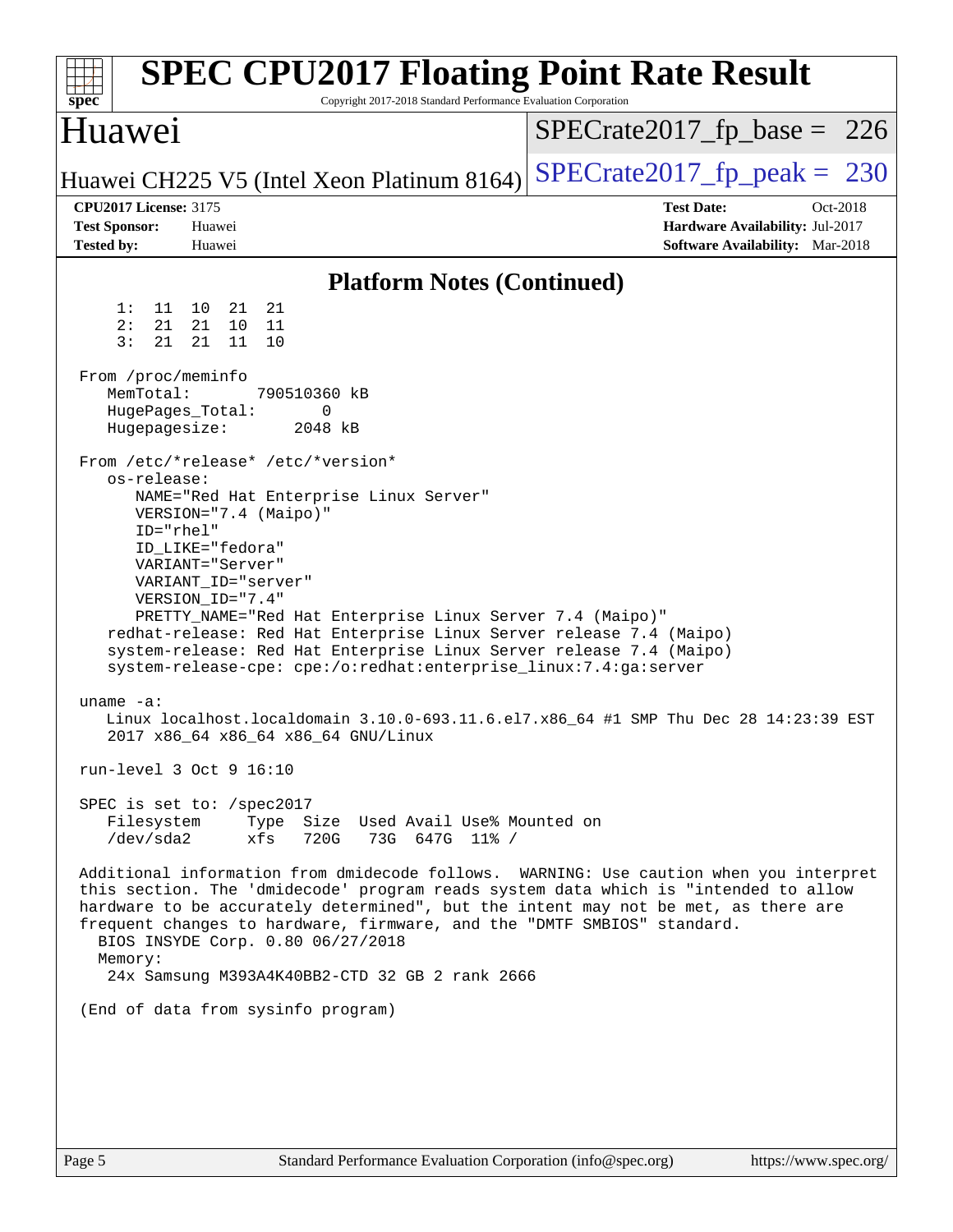| spec                         |                                                         | <b>SPEC CPU2017 Floating Point Rate Result</b><br>Copyright 2017-2018 Standard Performance Evaluation Corporation                  |                          |                               |                   |                                        |          |
|------------------------------|---------------------------------------------------------|------------------------------------------------------------------------------------------------------------------------------------|--------------------------|-------------------------------|-------------------|----------------------------------------|----------|
| Huawei                       |                                                         |                                                                                                                                    |                          | $SPECrate2017_fp\_base = 226$ |                   |                                        |          |
|                              |                                                         | Huawei CH225 V5 (Intel Xeon Platinum 8164)                                                                                         |                          | $SPECrate2017_fp\_peak = 230$ |                   |                                        |          |
| <b>CPU2017 License: 3175</b> |                                                         |                                                                                                                                    |                          |                               | <b>Test Date:</b> |                                        | Oct-2018 |
| <b>Test Sponsor:</b>         | Huawei                                                  |                                                                                                                                    |                          |                               |                   | Hardware Availability: Jul-2017        |          |
| <b>Tested by:</b>            | Huawei                                                  |                                                                                                                                    |                          |                               |                   | <b>Software Availability:</b> Mar-2018 |          |
|                              |                                                         | <b>Compiler Version Notes</b>                                                                                                      |                          |                               |                   |                                        |          |
| CC.                          |                                                         | 519.1bm_r(base) 538.imagick_r(base, peak) 544.nab_r(base, peak)                                                                    |                          |                               |                   |                                        |          |
|                              | icc (ICC) 18.0.2 20180210                               | Copyright (C) 1985-2018 Intel Corporation. All rights reserved.                                                                    |                          |                               |                   |                                        |          |
| CC.                          | $519.1bm_r(peak)$                                       |                                                                                                                                    |                          |                               |                   |                                        |          |
|                              | icc (ICC) 18.0.2 20180210                               | Copyright (C) 1985-2018 Intel Corporation. All rights reserved.                                                                    |                          |                               |                   |                                        |          |
|                              |                                                         | CXXC 508.namd_r(base) 510.parest_r(base, peak)                                                                                     |                          |                               |                   |                                        |          |
|                              | icpc (ICC) 18.0.2 20180210                              | Copyright (C) 1985-2018 Intel Corporation. All rights reserved.                                                                    |                          |                               |                   |                                        |          |
| CXXC $508$ . namd $r$ (peak) |                                                         |                                                                                                                                    |                          |                               |                   |                                        |          |
|                              | icpc (ICC) 18.0.2 20180210                              | Copyright (C) 1985-2018 Intel Corporation. All rights reserved.                                                                    |                          |                               |                   |                                        |          |
|                              |                                                         | CC 511.povray_r(base) 526.blender_r(base, peak)                                                                                    |                          |                               |                   |                                        |          |
|                              | icpc (ICC) 18.0.2 20180210<br>icc (ICC) 18.0.2 20180210 | Copyright (C) 1985-2018 Intel Corporation. All rights reserved.<br>Copyright (C) 1985-2018 Intel Corporation. All rights reserved. |                          |                               |                   |                                        |          |
| CC.                          | $511. povray_r (peak)$                                  | ______________________                                                                                                             |                          |                               |                   |                                        |          |
|                              | icpc (ICC) 18.0.2 20180210<br>icc (ICC) 18.0.2 20180210 | Copyright (C) 1985-2018 Intel Corporation. All rights reserved.                                                                    |                          |                               |                   |                                        |          |
|                              |                                                         | Copyright (C) 1985-2018 Intel Corporation. All rights reserved.                                                                    |                          |                               |                   |                                        |          |
|                              |                                                         |                                                                                                                                    |                          |                               |                   |                                        |          |
|                              |                                                         |                                                                                                                                    | (Continued on next page) |                               |                   |                                        |          |
| Page 6                       |                                                         | Standard Performance Evaluation Corporation (info@spec.org)                                                                        |                          |                               |                   | https://www.spec.org/                  |          |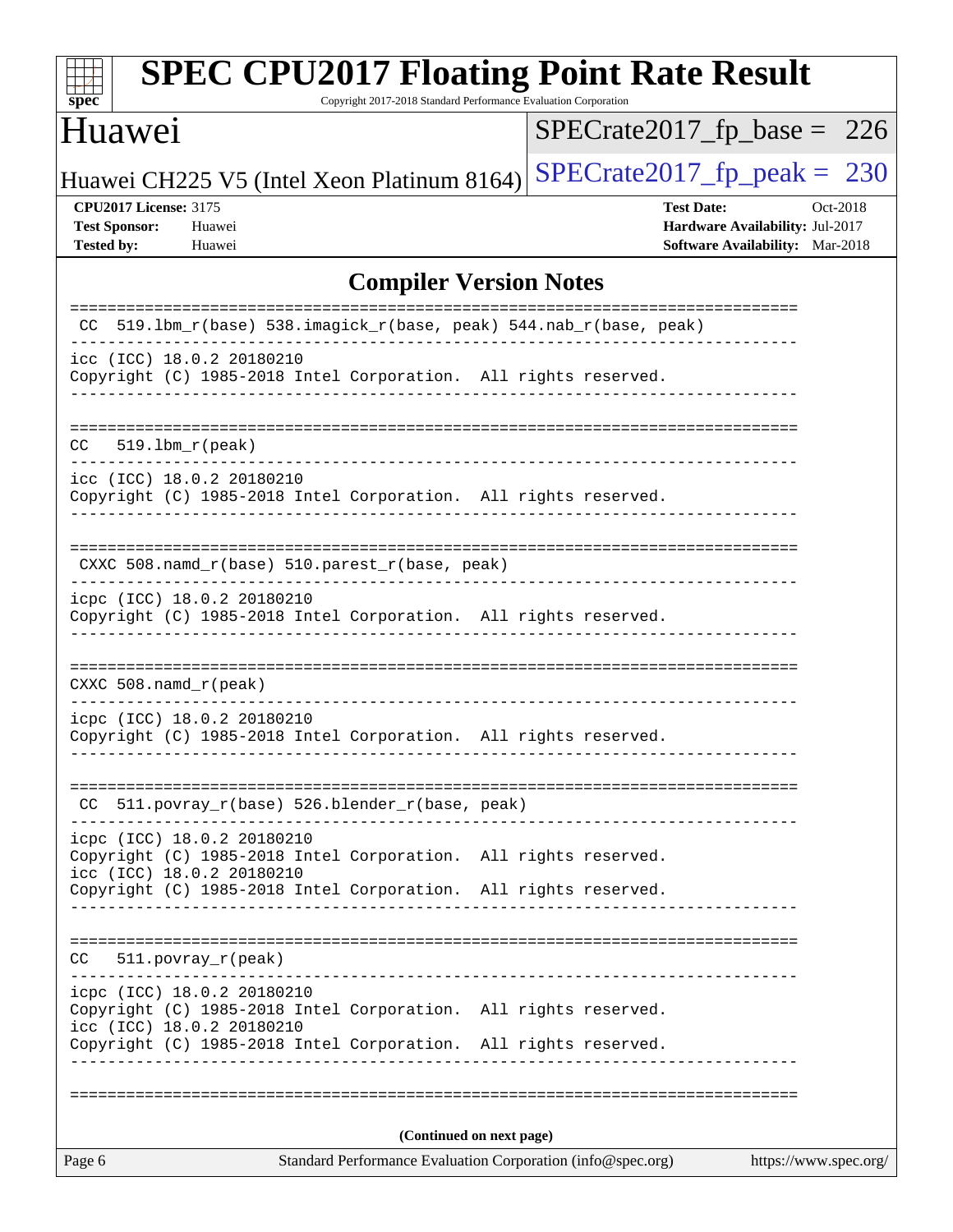| <b>SPEC CPU2017 Floating Point Rate Result</b><br>Copyright 2017-2018 Standard Performance Evaluation Corporation<br>spec <sup>®</sup> |                                                                                                     |
|----------------------------------------------------------------------------------------------------------------------------------------|-----------------------------------------------------------------------------------------------------|
| <b>Huawei</b>                                                                                                                          | $SPECTate2017_fp\_base = 226$                                                                       |
| Huawei CH225 V5 (Intel Xeon Platinum 8164)                                                                                             | $SPECrate2017_fp\_peak = 230$                                                                       |
| <b>CPU2017 License: 3175</b><br><b>Test Sponsor:</b><br>Huawei<br><b>Tested by:</b><br>Huawei                                          | <b>Test Date:</b><br>Oct-2018<br>Hardware Availability: Jul-2017<br>Software Availability: Mar-2018 |
| <b>Compiler Version Notes (Continued)</b>                                                                                              |                                                                                                     |
| FC<br>507.cactuBSSN_r(base, peak)                                                                                                      |                                                                                                     |
| icpc (ICC) 18.0.2 20180210<br>Copyright (C) 1985-2018 Intel Corporation. All rights reserved.<br>icc (ICC) 18.0.2 20180210             |                                                                                                     |
| Copyright (C) 1985-2018 Intel Corporation. All rights reserved.<br>ifort (IFORT) 18.0.2 20180210                                       |                                                                                                     |
| Copyright (C) 1985-2018 Intel Corporation. All rights reserved.                                                                        |                                                                                                     |
| 503.bwaves_r(base, peak) 549.fotonik3d_r(base, peak) 554.roms_r(base)<br>FC                                                            |                                                                                                     |
| ifort (IFORT) 18.0.2 20180210<br>Copyright (C) 1985-2018 Intel Corporation. All rights reserved.                                       |                                                                                                     |
| $554.rows_r (peak)$<br>FC.                                                                                                             |                                                                                                     |
| ifort (IFORT) 18.0.2 20180210<br>Copyright (C) 1985-2018 Intel Corporation. All rights reserved.                                       |                                                                                                     |
| $521.wrf_r(base) 527.cam4_r(base)$<br>CC                                                                                               |                                                                                                     |
| ifort (IFORT) 18.0.2 20180210<br>Copyright (C) 1985-2018 Intel Corporation. All rights reserved.<br>icc (ICC) 18.0.2 20180210          |                                                                                                     |
| Copyright (C) 1985-2018 Intel Corporation. All rights reserved.                                                                        |                                                                                                     |
| $CC = 521.wrf_r(peak) 527.cam4_r(peak)$                                                                                                |                                                                                                     |
| ifort (IFORT) 18.0.2 20180210<br>Copyright (C) 1985-2018 Intel Corporation. All rights reserved.                                       |                                                                                                     |
| icc (ICC) 18.0.2 20180210<br>Copyright (C) 1985-2018 Intel Corporation. All rights reserved.                                           |                                                                                                     |
| <b>Base Compiler Invocation</b><br>C benchmarks:                                                                                       |                                                                                                     |
| $\texttt{icc -m64 -std=cl1}$                                                                                                           |                                                                                                     |

**(Continued on next page)**

Page 7 Standard Performance Evaluation Corporation [\(info@spec.org\)](mailto:info@spec.org) <https://www.spec.org/>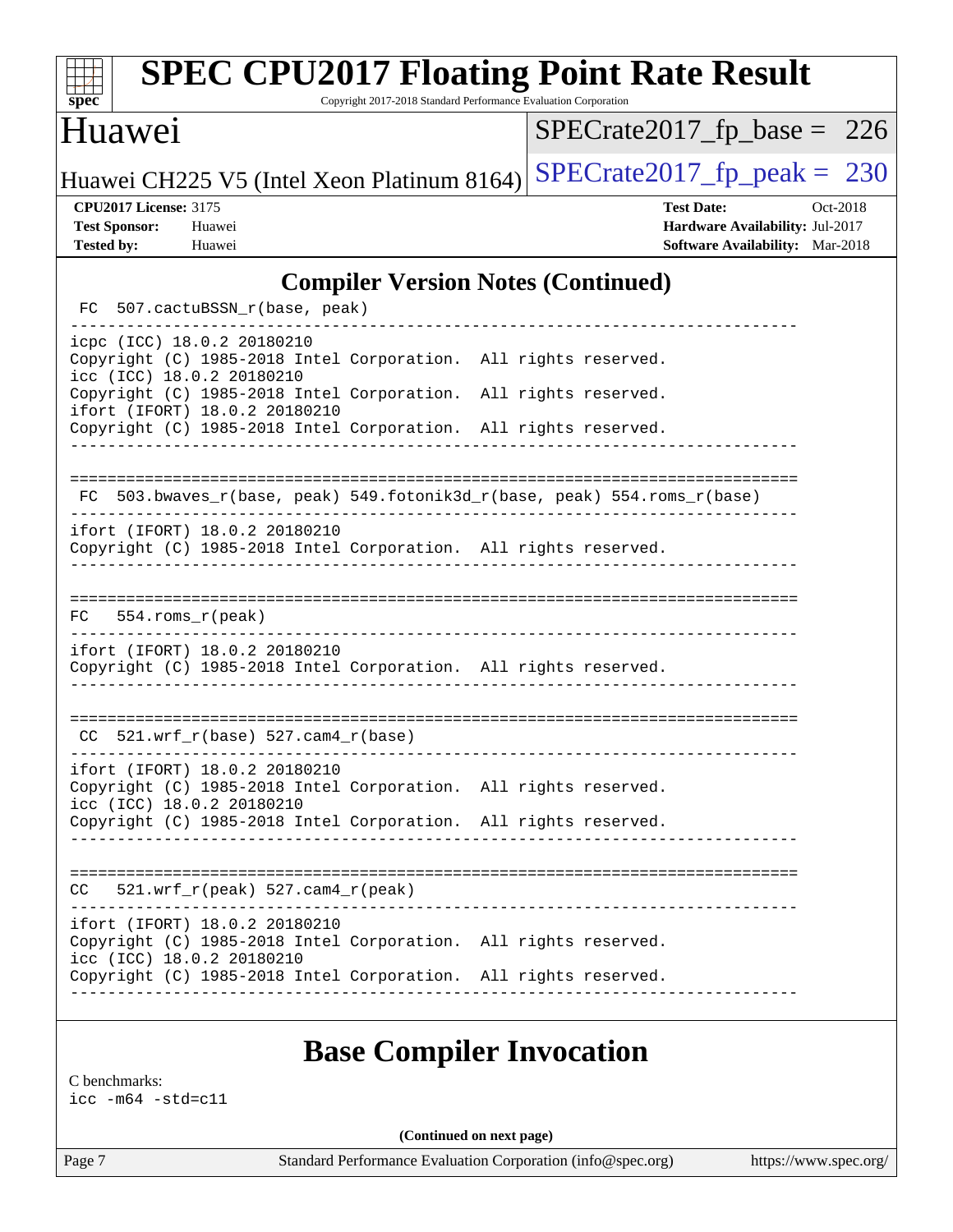|                      |                              | <b>SPEC CPU2017 Floating Point Rate Result</b>                          |                               |                   |                                        |            |
|----------------------|------------------------------|-------------------------------------------------------------------------|-------------------------------|-------------------|----------------------------------------|------------|
| $spec*$              |                              | Copyright 2017-2018 Standard Performance Evaluation Corporation         |                               |                   |                                        |            |
| Huawei               |                              |                                                                         | $SPECrate2017_fp\_base = 226$ |                   |                                        |            |
|                      |                              | Huawei CH225 V5 (Intel Xeon Platinum 8164) SPECrate2017_fp_peak = $230$ |                               |                   |                                        |            |
|                      | <b>CPU2017 License: 3175</b> |                                                                         |                               | <b>Test Date:</b> |                                        | $Oct-2018$ |
| <b>Test Sponsor:</b> | Huawei                       |                                                                         |                               |                   | Hardware Availability: Jul-2017        |            |
| <b>Tested by:</b>    | Huawei                       |                                                                         |                               |                   | <b>Software Availability:</b> Mar-2018 |            |

### **[Base Compiler Invocation \(Continued\)](http://www.spec.org/auto/cpu2017/Docs/result-fields.html#BaseCompilerInvocation)**

[C++ benchmarks](http://www.spec.org/auto/cpu2017/Docs/result-fields.html#CXXbenchmarks): [icpc -m64](http://www.spec.org/cpu2017/results/res2018q4/cpu2017-20181011-09156.flags.html#user_CXXbase_intel_icpc_64bit_4ecb2543ae3f1412ef961e0650ca070fec7b7afdcd6ed48761b84423119d1bf6bdf5cad15b44d48e7256388bc77273b966e5eb805aefd121eb22e9299b2ec9d9)

[Fortran benchmarks](http://www.spec.org/auto/cpu2017/Docs/result-fields.html#Fortranbenchmarks): [ifort -m64](http://www.spec.org/cpu2017/results/res2018q4/cpu2017-20181011-09156.flags.html#user_FCbase_intel_ifort_64bit_24f2bb282fbaeffd6157abe4f878425411749daecae9a33200eee2bee2fe76f3b89351d69a8130dd5949958ce389cf37ff59a95e7a40d588e8d3a57e0c3fd751)

[Benchmarks using both Fortran and C:](http://www.spec.org/auto/cpu2017/Docs/result-fields.html#BenchmarksusingbothFortranandC) [ifort -m64](http://www.spec.org/cpu2017/results/res2018q4/cpu2017-20181011-09156.flags.html#user_CC_FCbase_intel_ifort_64bit_24f2bb282fbaeffd6157abe4f878425411749daecae9a33200eee2bee2fe76f3b89351d69a8130dd5949958ce389cf37ff59a95e7a40d588e8d3a57e0c3fd751) [icc -m64 -std=c11](http://www.spec.org/cpu2017/results/res2018q4/cpu2017-20181011-09156.flags.html#user_CC_FCbase_intel_icc_64bit_c11_33ee0cdaae7deeeab2a9725423ba97205ce30f63b9926c2519791662299b76a0318f32ddfffdc46587804de3178b4f9328c46fa7c2b0cd779d7a61945c91cd35)

[Benchmarks using both C and C++](http://www.spec.org/auto/cpu2017/Docs/result-fields.html#BenchmarksusingbothCandCXX): [icpc -m64](http://www.spec.org/cpu2017/results/res2018q4/cpu2017-20181011-09156.flags.html#user_CC_CXXbase_intel_icpc_64bit_4ecb2543ae3f1412ef961e0650ca070fec7b7afdcd6ed48761b84423119d1bf6bdf5cad15b44d48e7256388bc77273b966e5eb805aefd121eb22e9299b2ec9d9) [icc -m64 -std=c11](http://www.spec.org/cpu2017/results/res2018q4/cpu2017-20181011-09156.flags.html#user_CC_CXXbase_intel_icc_64bit_c11_33ee0cdaae7deeeab2a9725423ba97205ce30f63b9926c2519791662299b76a0318f32ddfffdc46587804de3178b4f9328c46fa7c2b0cd779d7a61945c91cd35)

[Benchmarks using Fortran, C, and C++:](http://www.spec.org/auto/cpu2017/Docs/result-fields.html#BenchmarksusingFortranCandCXX) [icpc -m64](http://www.spec.org/cpu2017/results/res2018q4/cpu2017-20181011-09156.flags.html#user_CC_CXX_FCbase_intel_icpc_64bit_4ecb2543ae3f1412ef961e0650ca070fec7b7afdcd6ed48761b84423119d1bf6bdf5cad15b44d48e7256388bc77273b966e5eb805aefd121eb22e9299b2ec9d9) [icc -m64 -std=c11](http://www.spec.org/cpu2017/results/res2018q4/cpu2017-20181011-09156.flags.html#user_CC_CXX_FCbase_intel_icc_64bit_c11_33ee0cdaae7deeeab2a9725423ba97205ce30f63b9926c2519791662299b76a0318f32ddfffdc46587804de3178b4f9328c46fa7c2b0cd779d7a61945c91cd35) [ifort -m64](http://www.spec.org/cpu2017/results/res2018q4/cpu2017-20181011-09156.flags.html#user_CC_CXX_FCbase_intel_ifort_64bit_24f2bb282fbaeffd6157abe4f878425411749daecae9a33200eee2bee2fe76f3b89351d69a8130dd5949958ce389cf37ff59a95e7a40d588e8d3a57e0c3fd751)

### **[Base Portability Flags](http://www.spec.org/auto/cpu2017/Docs/result-fields.html#BasePortabilityFlags)**

 503.bwaves\_r: [-DSPEC\\_LP64](http://www.spec.org/cpu2017/results/res2018q4/cpu2017-20181011-09156.flags.html#suite_basePORTABILITY503_bwaves_r_DSPEC_LP64) 507.cactuBSSN\_r: [-DSPEC\\_LP64](http://www.spec.org/cpu2017/results/res2018q4/cpu2017-20181011-09156.flags.html#suite_basePORTABILITY507_cactuBSSN_r_DSPEC_LP64) 508.namd\_r: [-DSPEC\\_LP64](http://www.spec.org/cpu2017/results/res2018q4/cpu2017-20181011-09156.flags.html#suite_basePORTABILITY508_namd_r_DSPEC_LP64) 510.parest\_r: [-DSPEC\\_LP64](http://www.spec.org/cpu2017/results/res2018q4/cpu2017-20181011-09156.flags.html#suite_basePORTABILITY510_parest_r_DSPEC_LP64) 511.povray\_r: [-DSPEC\\_LP64](http://www.spec.org/cpu2017/results/res2018q4/cpu2017-20181011-09156.flags.html#suite_basePORTABILITY511_povray_r_DSPEC_LP64) 519.lbm\_r: [-DSPEC\\_LP64](http://www.spec.org/cpu2017/results/res2018q4/cpu2017-20181011-09156.flags.html#suite_basePORTABILITY519_lbm_r_DSPEC_LP64) 521.wrf\_r: [-DSPEC\\_LP64](http://www.spec.org/cpu2017/results/res2018q4/cpu2017-20181011-09156.flags.html#suite_basePORTABILITY521_wrf_r_DSPEC_LP64) [-DSPEC\\_CASE\\_FLAG](http://www.spec.org/cpu2017/results/res2018q4/cpu2017-20181011-09156.flags.html#b521.wrf_r_baseCPORTABILITY_DSPEC_CASE_FLAG) [-convert big\\_endian](http://www.spec.org/cpu2017/results/res2018q4/cpu2017-20181011-09156.flags.html#user_baseFPORTABILITY521_wrf_r_convert_big_endian_c3194028bc08c63ac5d04de18c48ce6d347e4e562e8892b8bdbdc0214820426deb8554edfa529a3fb25a586e65a3d812c835984020483e7e73212c4d31a38223) 526.blender\_r: [-DSPEC\\_LP64](http://www.spec.org/cpu2017/results/res2018q4/cpu2017-20181011-09156.flags.html#suite_basePORTABILITY526_blender_r_DSPEC_LP64) [-DSPEC\\_LINUX](http://www.spec.org/cpu2017/results/res2018q4/cpu2017-20181011-09156.flags.html#b526.blender_r_baseCPORTABILITY_DSPEC_LINUX) [-funsigned-char](http://www.spec.org/cpu2017/results/res2018q4/cpu2017-20181011-09156.flags.html#user_baseCPORTABILITY526_blender_r_force_uchar_40c60f00ab013830e2dd6774aeded3ff59883ba5a1fc5fc14077f794d777847726e2a5858cbc7672e36e1b067e7e5c1d9a74f7176df07886a243d7cc18edfe67) 527.cam4\_r: [-DSPEC\\_LP64](http://www.spec.org/cpu2017/results/res2018q4/cpu2017-20181011-09156.flags.html#suite_basePORTABILITY527_cam4_r_DSPEC_LP64) [-DSPEC\\_CASE\\_FLAG](http://www.spec.org/cpu2017/results/res2018q4/cpu2017-20181011-09156.flags.html#b527.cam4_r_baseCPORTABILITY_DSPEC_CASE_FLAG) 538.imagick\_r: [-DSPEC\\_LP64](http://www.spec.org/cpu2017/results/res2018q4/cpu2017-20181011-09156.flags.html#suite_basePORTABILITY538_imagick_r_DSPEC_LP64) 544.nab\_r: [-DSPEC\\_LP64](http://www.spec.org/cpu2017/results/res2018q4/cpu2017-20181011-09156.flags.html#suite_basePORTABILITY544_nab_r_DSPEC_LP64) 549.fotonik3d\_r: [-DSPEC\\_LP64](http://www.spec.org/cpu2017/results/res2018q4/cpu2017-20181011-09156.flags.html#suite_basePORTABILITY549_fotonik3d_r_DSPEC_LP64) 554.roms\_r: [-DSPEC\\_LP64](http://www.spec.org/cpu2017/results/res2018q4/cpu2017-20181011-09156.flags.html#suite_basePORTABILITY554_roms_r_DSPEC_LP64)

### **[Base Optimization Flags](http://www.spec.org/auto/cpu2017/Docs/result-fields.html#BaseOptimizationFlags)**

[C benchmarks](http://www.spec.org/auto/cpu2017/Docs/result-fields.html#Cbenchmarks):

[-xCORE-AVX2](http://www.spec.org/cpu2017/results/res2018q4/cpu2017-20181011-09156.flags.html#user_CCbase_f-xCORE-AVX2) [-ipo](http://www.spec.org/cpu2017/results/res2018q4/cpu2017-20181011-09156.flags.html#user_CCbase_f-ipo) [-O3](http://www.spec.org/cpu2017/results/res2018q4/cpu2017-20181011-09156.flags.html#user_CCbase_f-O3) [-no-prec-div](http://www.spec.org/cpu2017/results/res2018q4/cpu2017-20181011-09156.flags.html#user_CCbase_f-no-prec-div) [-qopt-prefetch](http://www.spec.org/cpu2017/results/res2018q4/cpu2017-20181011-09156.flags.html#user_CCbase_f-qopt-prefetch) [-ffinite-math-only](http://www.spec.org/cpu2017/results/res2018q4/cpu2017-20181011-09156.flags.html#user_CCbase_f_finite_math_only_cb91587bd2077682c4b38af759c288ed7c732db004271a9512da14a4f8007909a5f1427ecbf1a0fb78ff2a814402c6114ac565ca162485bbcae155b5e4258871) [-qopt-mem-layout-trans=3](http://www.spec.org/cpu2017/results/res2018q4/cpu2017-20181011-09156.flags.html#user_CCbase_f-qopt-mem-layout-trans_de80db37974c74b1f0e20d883f0b675c88c3b01e9d123adea9b28688d64333345fb62bc4a798493513fdb68f60282f9a726aa07f478b2f7113531aecce732043)

#### [C++ benchmarks:](http://www.spec.org/auto/cpu2017/Docs/result-fields.html#CXXbenchmarks)

[-xCORE-AVX2](http://www.spec.org/cpu2017/results/res2018q4/cpu2017-20181011-09156.flags.html#user_CXXbase_f-xCORE-AVX2) [-ipo](http://www.spec.org/cpu2017/results/res2018q4/cpu2017-20181011-09156.flags.html#user_CXXbase_f-ipo) [-O3](http://www.spec.org/cpu2017/results/res2018q4/cpu2017-20181011-09156.flags.html#user_CXXbase_f-O3) [-no-prec-div](http://www.spec.org/cpu2017/results/res2018q4/cpu2017-20181011-09156.flags.html#user_CXXbase_f-no-prec-div) [-qopt-prefetch](http://www.spec.org/cpu2017/results/res2018q4/cpu2017-20181011-09156.flags.html#user_CXXbase_f-qopt-prefetch) [-ffinite-math-only](http://www.spec.org/cpu2017/results/res2018q4/cpu2017-20181011-09156.flags.html#user_CXXbase_f_finite_math_only_cb91587bd2077682c4b38af759c288ed7c732db004271a9512da14a4f8007909a5f1427ecbf1a0fb78ff2a814402c6114ac565ca162485bbcae155b5e4258871) [-qopt-mem-layout-trans=3](http://www.spec.org/cpu2017/results/res2018q4/cpu2017-20181011-09156.flags.html#user_CXXbase_f-qopt-mem-layout-trans_de80db37974c74b1f0e20d883f0b675c88c3b01e9d123adea9b28688d64333345fb62bc4a798493513fdb68f60282f9a726aa07f478b2f7113531aecce732043)

**(Continued on next page)**

Page 8 Standard Performance Evaluation Corporation [\(info@spec.org\)](mailto:info@spec.org) <https://www.spec.org/>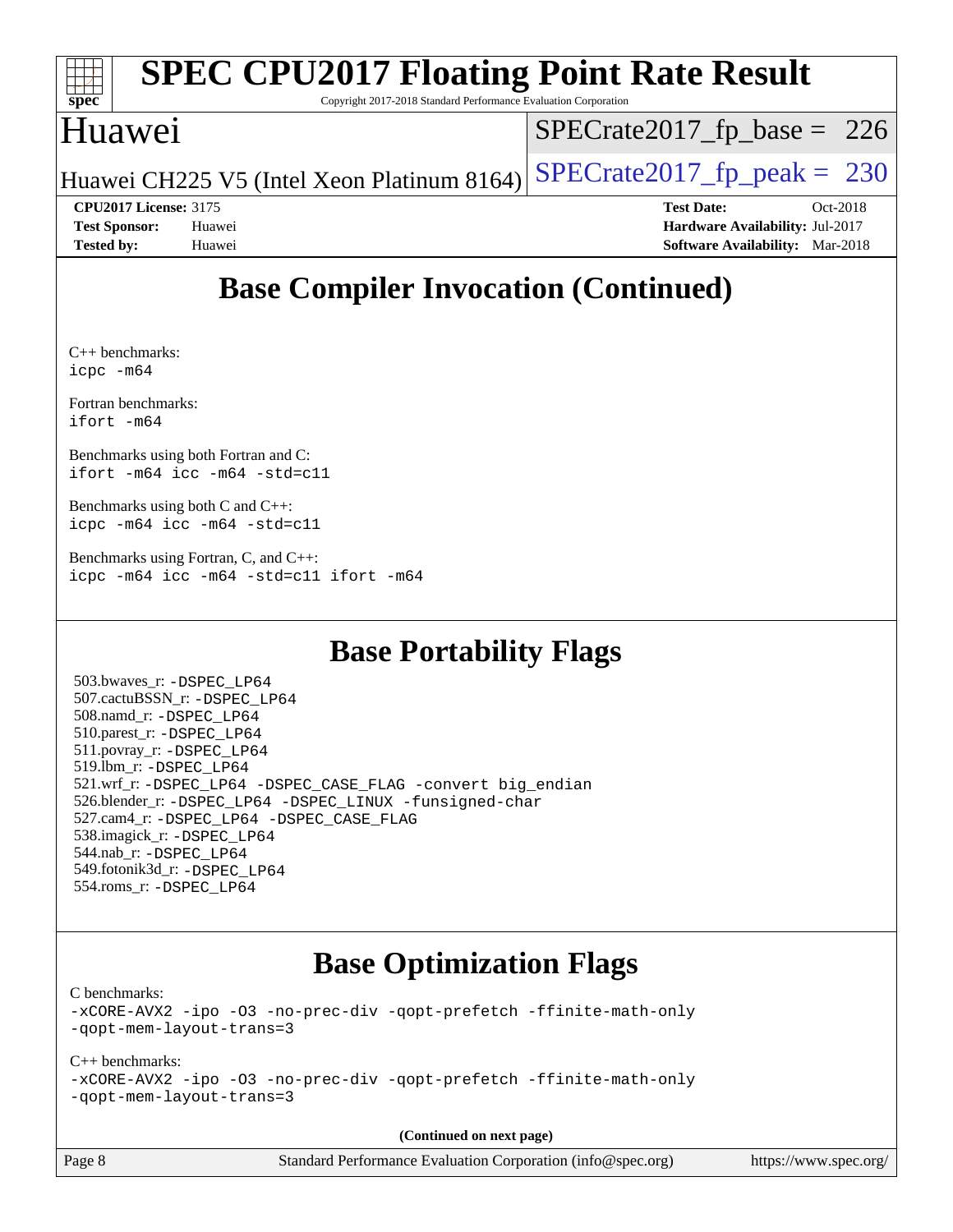|                                                                                                                                                      | <b>SPEC CPU2017 Floating Point Rate Result</b> |                                        |  |  |  |
|------------------------------------------------------------------------------------------------------------------------------------------------------|------------------------------------------------|----------------------------------------|--|--|--|
| spec <sup>®</sup><br>Copyright 2017-2018 Standard Performance Evaluation Corporation                                                                 |                                                |                                        |  |  |  |
| Huawei                                                                                                                                               |                                                | $SPECrate2017_fp\_base = 226$          |  |  |  |
|                                                                                                                                                      | Huawei CH225 V5 (Intel Xeon Platinum 8164)     | $SPECTate2017$ _fp_peak = 230          |  |  |  |
| <b>CPU2017 License: 3175</b>                                                                                                                         |                                                | <b>Test Date:</b><br>Oct-2018          |  |  |  |
| <b>Test Sponsor:</b>                                                                                                                                 | Huawei                                         | Hardware Availability: Jul-2017        |  |  |  |
| <b>Tested by:</b>                                                                                                                                    | Huawei                                         | <b>Software Availability:</b> Mar-2018 |  |  |  |
| <b>Base Optimization Flags (Continued)</b>                                                                                                           |                                                |                                        |  |  |  |
| Fortran benchmarks:<br>-xCORE-AVX2 -ipo -03 -no-prec-div -qopt-prefetch -ffinite-math-only<br>-gopt-mem-layout-trans=3 -auto -nostandard-realloc-lhs |                                                |                                        |  |  |  |
|                                                                                                                                                      | Benchmarks using both Fortran and C:           |                                        |  |  |  |
| yCODE NIVO ino O2 no prog diy gont profotob ffinito math only                                                                                        |                                                |                                        |  |  |  |

[-xCORE-AVX2](http://www.spec.org/cpu2017/results/res2018q4/cpu2017-20181011-09156.flags.html#user_CC_FCbase_f-xCORE-AVX2) [-ipo](http://www.spec.org/cpu2017/results/res2018q4/cpu2017-20181011-09156.flags.html#user_CC_FCbase_f-ipo) [-O3](http://www.spec.org/cpu2017/results/res2018q4/cpu2017-20181011-09156.flags.html#user_CC_FCbase_f-O3) [-no-prec-div](http://www.spec.org/cpu2017/results/res2018q4/cpu2017-20181011-09156.flags.html#user_CC_FCbase_f-no-prec-div) [-qopt-prefetch](http://www.spec.org/cpu2017/results/res2018q4/cpu2017-20181011-09156.flags.html#user_CC_FCbase_f-qopt-prefetch) [-ffinite-math-only](http://www.spec.org/cpu2017/results/res2018q4/cpu2017-20181011-09156.flags.html#user_CC_FCbase_f_finite_math_only_cb91587bd2077682c4b38af759c288ed7c732db004271a9512da14a4f8007909a5f1427ecbf1a0fb78ff2a814402c6114ac565ca162485bbcae155b5e4258871) [-qopt-mem-layout-trans=3](http://www.spec.org/cpu2017/results/res2018q4/cpu2017-20181011-09156.flags.html#user_CC_FCbase_f-qopt-mem-layout-trans_de80db37974c74b1f0e20d883f0b675c88c3b01e9d123adea9b28688d64333345fb62bc4a798493513fdb68f60282f9a726aa07f478b2f7113531aecce732043) [-auto](http://www.spec.org/cpu2017/results/res2018q4/cpu2017-20181011-09156.flags.html#user_CC_FCbase_f-auto) [-nostandard-realloc-lhs](http://www.spec.org/cpu2017/results/res2018q4/cpu2017-20181011-09156.flags.html#user_CC_FCbase_f_2003_std_realloc_82b4557e90729c0f113870c07e44d33d6f5a304b4f63d4c15d2d0f1fab99f5daaed73bdb9275d9ae411527f28b936061aa8b9c8f2d63842963b95c9dd6426b8a)

[Benchmarks using both C and C++](http://www.spec.org/auto/cpu2017/Docs/result-fields.html#BenchmarksusingbothCandCXX): [-xCORE-AVX2](http://www.spec.org/cpu2017/results/res2018q4/cpu2017-20181011-09156.flags.html#user_CC_CXXbase_f-xCORE-AVX2) [-ipo](http://www.spec.org/cpu2017/results/res2018q4/cpu2017-20181011-09156.flags.html#user_CC_CXXbase_f-ipo) [-O3](http://www.spec.org/cpu2017/results/res2018q4/cpu2017-20181011-09156.flags.html#user_CC_CXXbase_f-O3) [-no-prec-div](http://www.spec.org/cpu2017/results/res2018q4/cpu2017-20181011-09156.flags.html#user_CC_CXXbase_f-no-prec-div) [-qopt-prefetch](http://www.spec.org/cpu2017/results/res2018q4/cpu2017-20181011-09156.flags.html#user_CC_CXXbase_f-qopt-prefetch) [-ffinite-math-only](http://www.spec.org/cpu2017/results/res2018q4/cpu2017-20181011-09156.flags.html#user_CC_CXXbase_f_finite_math_only_cb91587bd2077682c4b38af759c288ed7c732db004271a9512da14a4f8007909a5f1427ecbf1a0fb78ff2a814402c6114ac565ca162485bbcae155b5e4258871) [-qopt-mem-layout-trans=3](http://www.spec.org/cpu2017/results/res2018q4/cpu2017-20181011-09156.flags.html#user_CC_CXXbase_f-qopt-mem-layout-trans_de80db37974c74b1f0e20d883f0b675c88c3b01e9d123adea9b28688d64333345fb62bc4a798493513fdb68f60282f9a726aa07f478b2f7113531aecce732043)

[Benchmarks using Fortran, C, and C++:](http://www.spec.org/auto/cpu2017/Docs/result-fields.html#BenchmarksusingFortranCandCXX) [-xCORE-AVX2](http://www.spec.org/cpu2017/results/res2018q4/cpu2017-20181011-09156.flags.html#user_CC_CXX_FCbase_f-xCORE-AVX2) [-ipo](http://www.spec.org/cpu2017/results/res2018q4/cpu2017-20181011-09156.flags.html#user_CC_CXX_FCbase_f-ipo) [-O3](http://www.spec.org/cpu2017/results/res2018q4/cpu2017-20181011-09156.flags.html#user_CC_CXX_FCbase_f-O3) [-no-prec-div](http://www.spec.org/cpu2017/results/res2018q4/cpu2017-20181011-09156.flags.html#user_CC_CXX_FCbase_f-no-prec-div) [-qopt-prefetch](http://www.spec.org/cpu2017/results/res2018q4/cpu2017-20181011-09156.flags.html#user_CC_CXX_FCbase_f-qopt-prefetch) [-ffinite-math-only](http://www.spec.org/cpu2017/results/res2018q4/cpu2017-20181011-09156.flags.html#user_CC_CXX_FCbase_f_finite_math_only_cb91587bd2077682c4b38af759c288ed7c732db004271a9512da14a4f8007909a5f1427ecbf1a0fb78ff2a814402c6114ac565ca162485bbcae155b5e4258871) [-qopt-mem-layout-trans=3](http://www.spec.org/cpu2017/results/res2018q4/cpu2017-20181011-09156.flags.html#user_CC_CXX_FCbase_f-qopt-mem-layout-trans_de80db37974c74b1f0e20d883f0b675c88c3b01e9d123adea9b28688d64333345fb62bc4a798493513fdb68f60282f9a726aa07f478b2f7113531aecce732043) [-auto](http://www.spec.org/cpu2017/results/res2018q4/cpu2017-20181011-09156.flags.html#user_CC_CXX_FCbase_f-auto) [-nostandard-realloc-lhs](http://www.spec.org/cpu2017/results/res2018q4/cpu2017-20181011-09156.flags.html#user_CC_CXX_FCbase_f_2003_std_realloc_82b4557e90729c0f113870c07e44d33d6f5a304b4f63d4c15d2d0f1fab99f5daaed73bdb9275d9ae411527f28b936061aa8b9c8f2d63842963b95c9dd6426b8a)

### **[Peak Compiler Invocation](http://www.spec.org/auto/cpu2017/Docs/result-fields.html#PeakCompilerInvocation)**

[C benchmarks](http://www.spec.org/auto/cpu2017/Docs/result-fields.html#Cbenchmarks): [icc -m64 -std=c11](http://www.spec.org/cpu2017/results/res2018q4/cpu2017-20181011-09156.flags.html#user_CCpeak_intel_icc_64bit_c11_33ee0cdaae7deeeab2a9725423ba97205ce30f63b9926c2519791662299b76a0318f32ddfffdc46587804de3178b4f9328c46fa7c2b0cd779d7a61945c91cd35)

[C++ benchmarks:](http://www.spec.org/auto/cpu2017/Docs/result-fields.html#CXXbenchmarks) [icpc -m64](http://www.spec.org/cpu2017/results/res2018q4/cpu2017-20181011-09156.flags.html#user_CXXpeak_intel_icpc_64bit_4ecb2543ae3f1412ef961e0650ca070fec7b7afdcd6ed48761b84423119d1bf6bdf5cad15b44d48e7256388bc77273b966e5eb805aefd121eb22e9299b2ec9d9)

[Fortran benchmarks](http://www.spec.org/auto/cpu2017/Docs/result-fields.html#Fortranbenchmarks): [ifort -m64](http://www.spec.org/cpu2017/results/res2018q4/cpu2017-20181011-09156.flags.html#user_FCpeak_intel_ifort_64bit_24f2bb282fbaeffd6157abe4f878425411749daecae9a33200eee2bee2fe76f3b89351d69a8130dd5949958ce389cf37ff59a95e7a40d588e8d3a57e0c3fd751)

[Benchmarks using both Fortran and C](http://www.spec.org/auto/cpu2017/Docs/result-fields.html#BenchmarksusingbothFortranandC): [ifort -m64](http://www.spec.org/cpu2017/results/res2018q4/cpu2017-20181011-09156.flags.html#user_CC_FCpeak_intel_ifort_64bit_24f2bb282fbaeffd6157abe4f878425411749daecae9a33200eee2bee2fe76f3b89351d69a8130dd5949958ce389cf37ff59a95e7a40d588e8d3a57e0c3fd751) [icc -m64 -std=c11](http://www.spec.org/cpu2017/results/res2018q4/cpu2017-20181011-09156.flags.html#user_CC_FCpeak_intel_icc_64bit_c11_33ee0cdaae7deeeab2a9725423ba97205ce30f63b9926c2519791662299b76a0318f32ddfffdc46587804de3178b4f9328c46fa7c2b0cd779d7a61945c91cd35)

[Benchmarks using both C and C++](http://www.spec.org/auto/cpu2017/Docs/result-fields.html#BenchmarksusingbothCandCXX): [icpc -m64](http://www.spec.org/cpu2017/results/res2018q4/cpu2017-20181011-09156.flags.html#user_CC_CXXpeak_intel_icpc_64bit_4ecb2543ae3f1412ef961e0650ca070fec7b7afdcd6ed48761b84423119d1bf6bdf5cad15b44d48e7256388bc77273b966e5eb805aefd121eb22e9299b2ec9d9) [icc -m64 -std=c11](http://www.spec.org/cpu2017/results/res2018q4/cpu2017-20181011-09156.flags.html#user_CC_CXXpeak_intel_icc_64bit_c11_33ee0cdaae7deeeab2a9725423ba97205ce30f63b9926c2519791662299b76a0318f32ddfffdc46587804de3178b4f9328c46fa7c2b0cd779d7a61945c91cd35)

[Benchmarks using Fortran, C, and C++:](http://www.spec.org/auto/cpu2017/Docs/result-fields.html#BenchmarksusingFortranCandCXX) [icpc -m64](http://www.spec.org/cpu2017/results/res2018q4/cpu2017-20181011-09156.flags.html#user_CC_CXX_FCpeak_intel_icpc_64bit_4ecb2543ae3f1412ef961e0650ca070fec7b7afdcd6ed48761b84423119d1bf6bdf5cad15b44d48e7256388bc77273b966e5eb805aefd121eb22e9299b2ec9d9) [icc -m64 -std=c11](http://www.spec.org/cpu2017/results/res2018q4/cpu2017-20181011-09156.flags.html#user_CC_CXX_FCpeak_intel_icc_64bit_c11_33ee0cdaae7deeeab2a9725423ba97205ce30f63b9926c2519791662299b76a0318f32ddfffdc46587804de3178b4f9328c46fa7c2b0cd779d7a61945c91cd35) [ifort -m64](http://www.spec.org/cpu2017/results/res2018q4/cpu2017-20181011-09156.flags.html#user_CC_CXX_FCpeak_intel_ifort_64bit_24f2bb282fbaeffd6157abe4f878425411749daecae9a33200eee2bee2fe76f3b89351d69a8130dd5949958ce389cf37ff59a95e7a40d588e8d3a57e0c3fd751)

## **[Peak Portability Flags](http://www.spec.org/auto/cpu2017/Docs/result-fields.html#PeakPortabilityFlags)**

Same as Base Portability Flags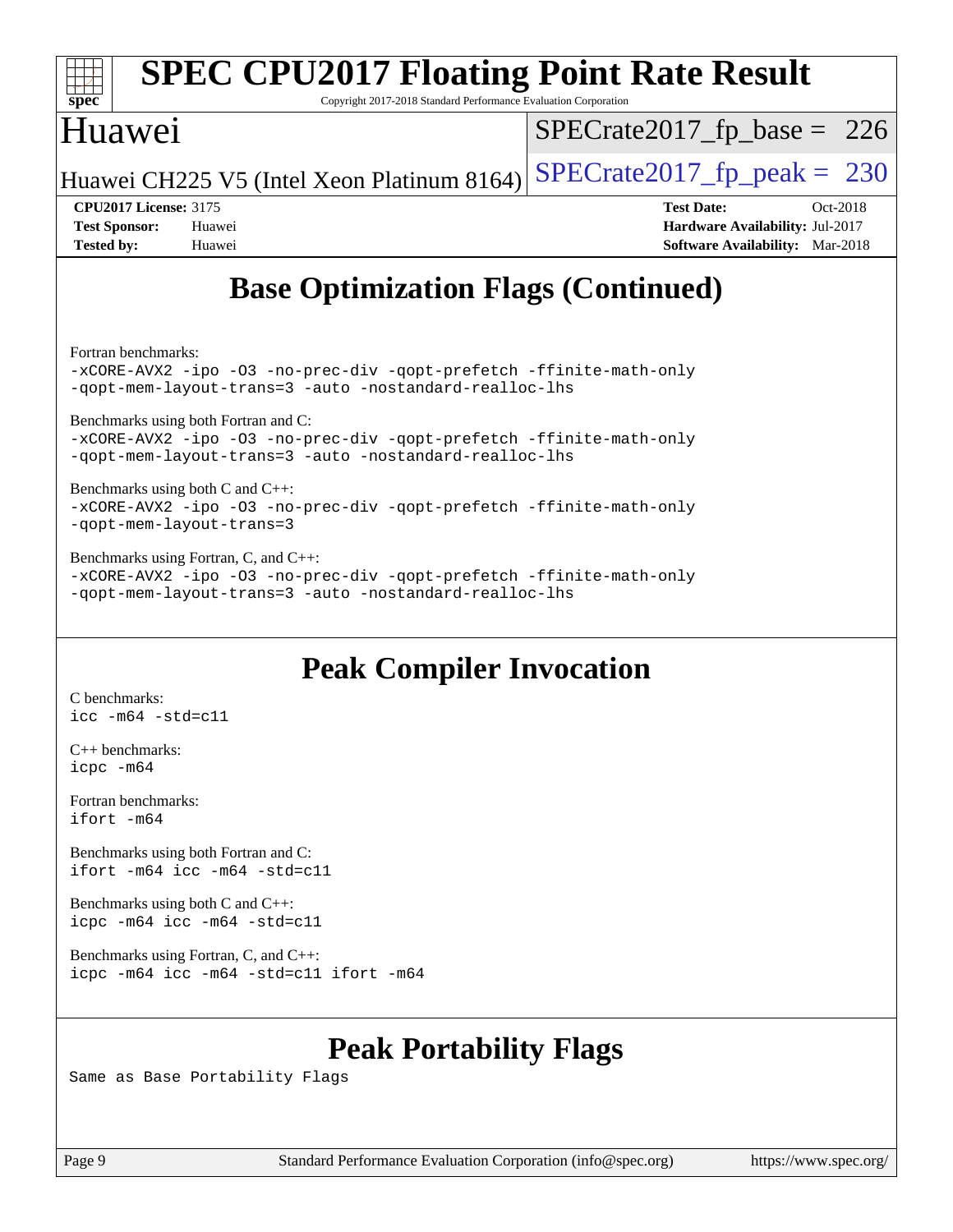| <b>SPEC CPU2017 Floating Point Rate Result</b><br>spec <sup>®</sup><br>Copyright 2017-2018 Standard Performance Evaluation Corporation                                                                       |                                                                                                            |  |  |  |
|--------------------------------------------------------------------------------------------------------------------------------------------------------------------------------------------------------------|------------------------------------------------------------------------------------------------------------|--|--|--|
| Huawei                                                                                                                                                                                                       | $SPECrate2017_fp\_base = 226$                                                                              |  |  |  |
| Huawei CH225 V5 (Intel Xeon Platinum 8164)                                                                                                                                                                   | $SPECrate2017_fp\_peak = 230$                                                                              |  |  |  |
| <b>CPU2017 License: 3175</b><br><b>Test Sponsor:</b><br>Huawei<br><b>Tested by:</b><br>Huawei                                                                                                                | <b>Test Date:</b><br>Oct-2018<br>Hardware Availability: Jul-2017<br><b>Software Availability:</b> Mar-2018 |  |  |  |
| <b>Peak Optimization Flags</b>                                                                                                                                                                               |                                                                                                            |  |  |  |
| C benchmarks:                                                                                                                                                                                                |                                                                                                            |  |  |  |
| $519$ .lbm_r: -prof-gen(pass 1) -prof-use(pass 2) -ipo -xCORE-AVX2 -03<br>-no-prec-div -qopt-prefetch -ffinite-math-only<br>-qopt-mem-layout-trans=3                                                         |                                                                                                            |  |  |  |
| 538.imagick_r: -xCORE-AVX2 -ipo -03 -no-prec-div -qopt-prefetch<br>-ffinite-math-only -qopt-mem-layout-trans=3                                                                                               |                                                                                                            |  |  |  |
| $544$ .nab_r: basepeak = yes                                                                                                                                                                                 |                                                                                                            |  |  |  |
| $ C_{++}$ benchmarks:                                                                                                                                                                                        |                                                                                                            |  |  |  |
| 508.namd_r: -prof-gen(pass 1) -prof-use(pass 2) -ipo -xCORE-AVX2 -03<br>-no-prec-div -qopt-prefetch -ffinite-math-only<br>-qopt-mem-layout-trans=3                                                           |                                                                                                            |  |  |  |
| 510.parest_r: -xCORE-AVX2 -ipo -03 -no-prec-div -qopt-prefetch<br>-ffinite-math-only -qopt-mem-layout-trans=3                                                                                                |                                                                                                            |  |  |  |
| Fortran benchmarks:                                                                                                                                                                                          |                                                                                                            |  |  |  |
| 503.bwaves_r: -xCORE-AVX2 -ipo -03 -no-prec-div -qopt-prefetch<br>-ffinite-math-only -qopt-mem-layout-trans=3 -auto<br>-nostandard-realloc-lhs                                                               |                                                                                                            |  |  |  |
| 549.fotonik3d_r: Same as 503.bwaves_r                                                                                                                                                                        |                                                                                                            |  |  |  |
| $554$ .roms_r: -prof-gen(pass 1) -prof-use(pass 2) -ipo -xCORE-AVX2 -03<br>-no-prec-div -qopt-prefetch -ffinite-math-only<br>-gopt-mem-layout-trans=3 -auto -nostandard-realloc-lhs                          |                                                                                                            |  |  |  |
| Benchmarks using both Fortran and C:<br>-prof-gen(pass 1) -prof-use(pass 2) -ipo -xCORE-AVX2 -03<br>-no-prec-div -qopt-prefetch -ffinite-math-only<br>-gopt-mem-layout-trans=3 -auto -nostandard-realloc-lhs |                                                                                                            |  |  |  |
| Benchmarks using both C and $C_{++}$ :                                                                                                                                                                       |                                                                                                            |  |  |  |
| $511.$ povray_r: -prof-gen(pass 1) -prof-use(pass 2) -ipo -xCORE-AVX2 -03<br>-no-prec-div -qopt-prefetch -ffinite-math-only<br>-qopt-mem-layout-trans=3                                                      |                                                                                                            |  |  |  |
| 526.blender_r:-xCORE-AVX2 -ipo -03 -no-prec-div -qopt-prefetch<br>-ffinite-math-only -qopt-mem-layout-trans=3                                                                                                |                                                                                                            |  |  |  |
| (Continued on next page)                                                                                                                                                                                     |                                                                                                            |  |  |  |